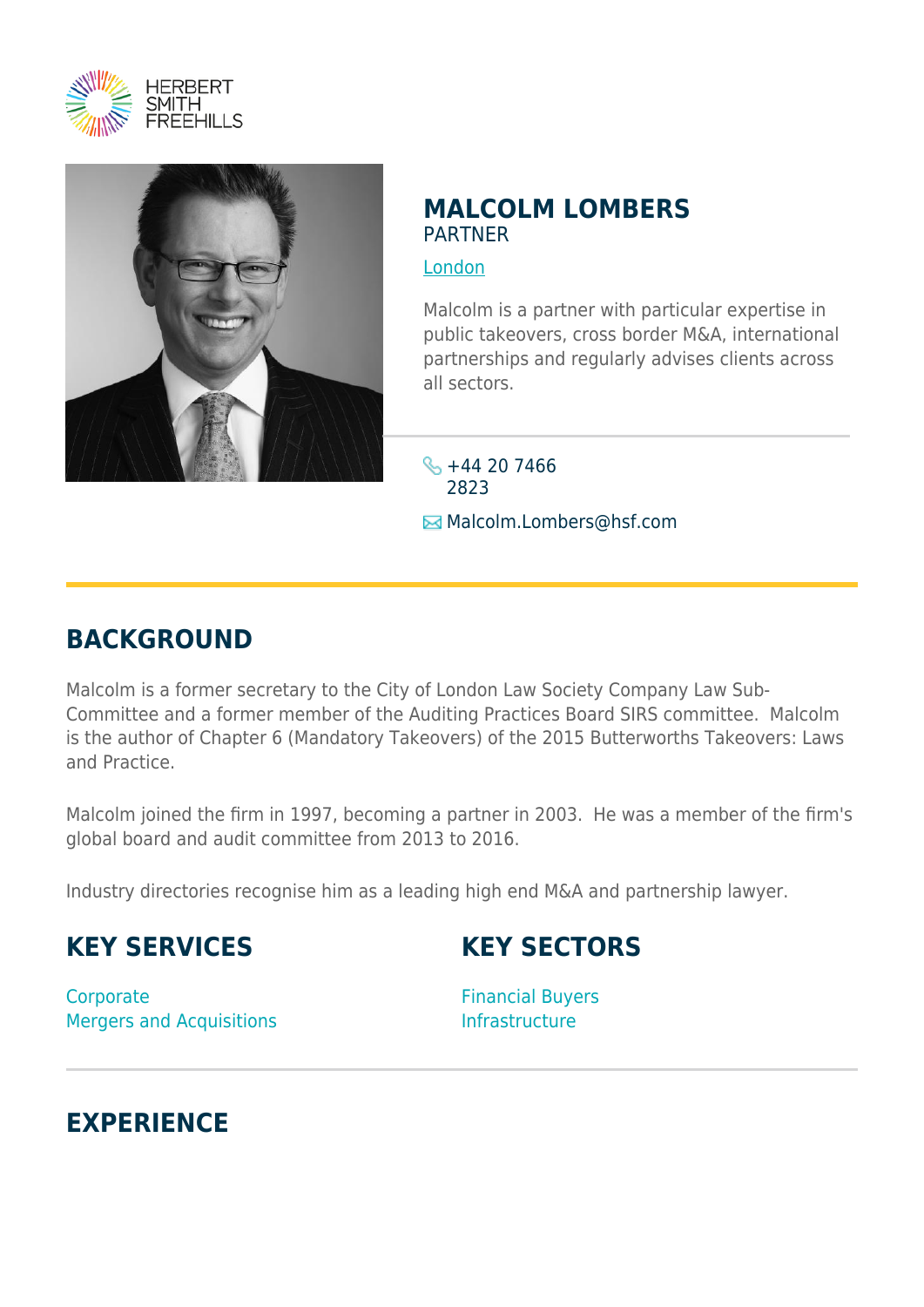With over 20 years' experience, and recognised as a leading M&A lawyer, Malcolm is frequently involved in advising clients implementing complex and cutting edge transactions, hostile takeovers, board and governance disputes, regulatory investigations, disputes and litigation.

He advises multi-nationals, accounting firms, sovereign wealth funds, investment banks, infrastructure funds, pension funds, asset managers and hedge funds, on ground breaking deals and on some of their most significant challenges, with experience in the UK, Europe, CIS, Africa, Asia, India, Australia, Middle East and the US.

Malcolm is recognised by the leading directories. He is ranked as one of the leading practitioners in the UK M&A arena.

Malcolm's experience includes advising

- The Panel on Takeovers and Mergers on Softbank's £24 billion offer for ARM, the first time post offer undertakings have been given
- the sponsors to Phoenix on its £1 billion acquisition and financing of Abbey Life
- Citigroup, Barclays and HSBC on the £2.6 billion takeovers of Songbird Estates and Canary Wharf Group
- Sky